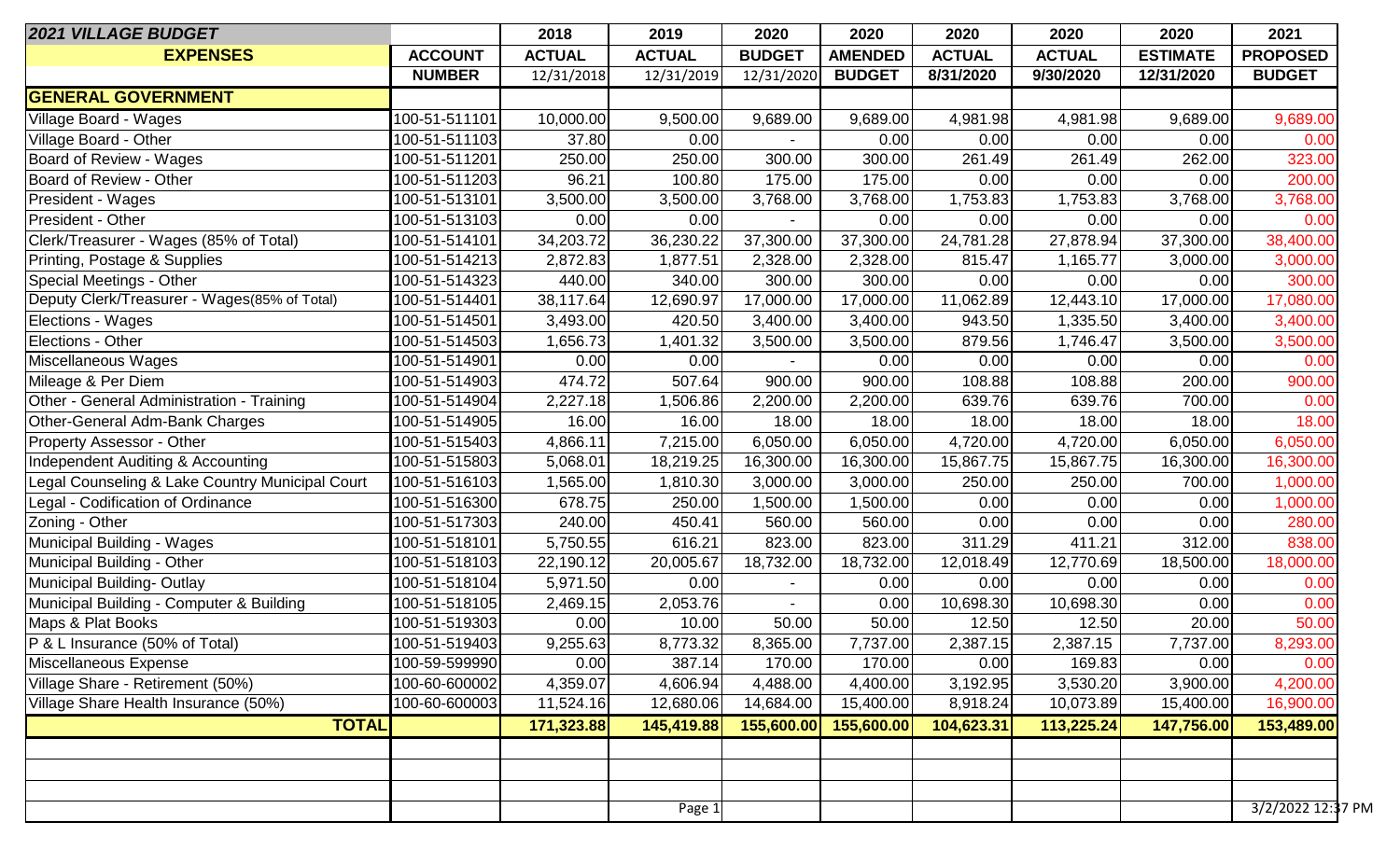|                | 2018          | 2019                  | 2020                                    | 2020                   | 2020                               | 2020          | 2020            | 2021                                                                                                                                                         |
|----------------|---------------|-----------------------|-----------------------------------------|------------------------|------------------------------------|---------------|-----------------|--------------------------------------------------------------------------------------------------------------------------------------------------------------|
| <b>ACCOUNT</b> | <b>ACTUAL</b> | <b>ACTUAL</b>         | <b>BUDGET</b>                           | <b>AMENDED</b>         | <b>ACTUAL</b>                      | <b>ACTUAL</b> | <b>ESTIMATE</b> | <b>PROPOSED</b>                                                                                                                                              |
| <b>NUMBER</b>  |               |                       |                                         | <b>BUDGET</b>          | 8/31/2020                          | 9/30/2020     | 12/31/2020      | <b>BUDGET</b>                                                                                                                                                |
|                |               |                       |                                         |                        |                                    |               |                 |                                                                                                                                                              |
| 100-52-522001  |               | 729.73                | 916.00                                  | 900.00                 | 576.12                             | 673.69        |                 | 1,000.00                                                                                                                                                     |
| 100-52-522003  | 32,001.97     | 25,843.26             | 48,407.00                               | 54,997.00              | 5,175.10                           | 8,286.25      |                 | 47,550.00                                                                                                                                                    |
| 100-52-522004  | 0.00          |                       |                                         | 0.00                   | 0.00                               | 0.00          |                 | 0.00                                                                                                                                                         |
| 100-52-522005  | 13,453.39     | 18,127.42             | 26,000.00                               | 22,035.00              | 7,954.15                           | 16,037.19     |                 | 23,035.00                                                                                                                                                    |
| 100-52-522007  | 774.50        | 0.00                  |                                         | 0.00                   | 0.00                               | 0.00          |                 | 11,439.00                                                                                                                                                    |
| 100-52-522008  | 5,134.30      | 4,792.69              | 5,010.00                                | 5,010.00               | 3,177.73                           | 3,459.46      |                 | 5,100.00                                                                                                                                                     |
| 100-52-522009  | 7,323.17      | 8,593.35              | 9,293.00                                | 7,708.00               | 4,877.39                           | 4,877.69      |                 | 7,348.00                                                                                                                                                     |
| 100-52-522011  | 16,312.00     |                       | 18,024.00                               | 17,000.00              | 0.00                               | 0.00          |                 | 20,000.00                                                                                                                                                    |
| 100-52-524300  | 31.77         | 0.00                  | 500.00                                  | 500.00                 | 0.00                               | 0.00          |                 | 500.00                                                                                                                                                       |
| 100-52-524599  |               | 22,623.00             | 23,189.00                               | 23,189.00              | 23,189.00                          | 23,189.00     |                 | 23,907.00                                                                                                                                                    |
| 100-52-523103  | 4,058.77      | 6,899.77              | 3,500.00                                | 3,500.00               | 2,951.00                           | 3,354.20      |                 | 3,500.00                                                                                                                                                     |
| <b>TOTAL</b>   | 148,946.35    | 172,603.22            |                                         | 134,839.00             | 47,900.49                          | 59,877.48     |                 | 143,379.00                                                                                                                                                   |
|                |               |                       |                                         |                        |                                    |               |                 |                                                                                                                                                              |
| 100-54-543003  | 1,894.96      | 3,877.01              | 2,302.00                                | 2,302.00               | 292.50                             | 292.50        |                 | 2,200.00                                                                                                                                                     |
| <b>TOTAL</b>   |               |                       |                                         |                        |                                    |               |                 | 2,200.00                                                                                                                                                     |
|                |               |                       |                                         |                        |                                    |               |                 |                                                                                                                                                              |
|                |               |                       |                                         |                        |                                    |               |                 | <del>3/2/2022 12:3</del> 7 PM                                                                                                                                |
|                |               | 69,151.98<br>1,894.96 | 704.50<br>3,877.01<br><del>Page 2</del> | 67,876.00<br>17,118.00 | 134,839.00<br>2,302.00<br>2,302.00 | 292.50        | 292.50          | 800.00<br>59,950.00<br>0.00<br>18,035.00<br>0.00<br>5,010.00<br>6,855.00<br>17,000.00<br>0.00<br>23,189.00<br>3,500.00<br>134,339.00<br>2,302.00<br>2,302.00 |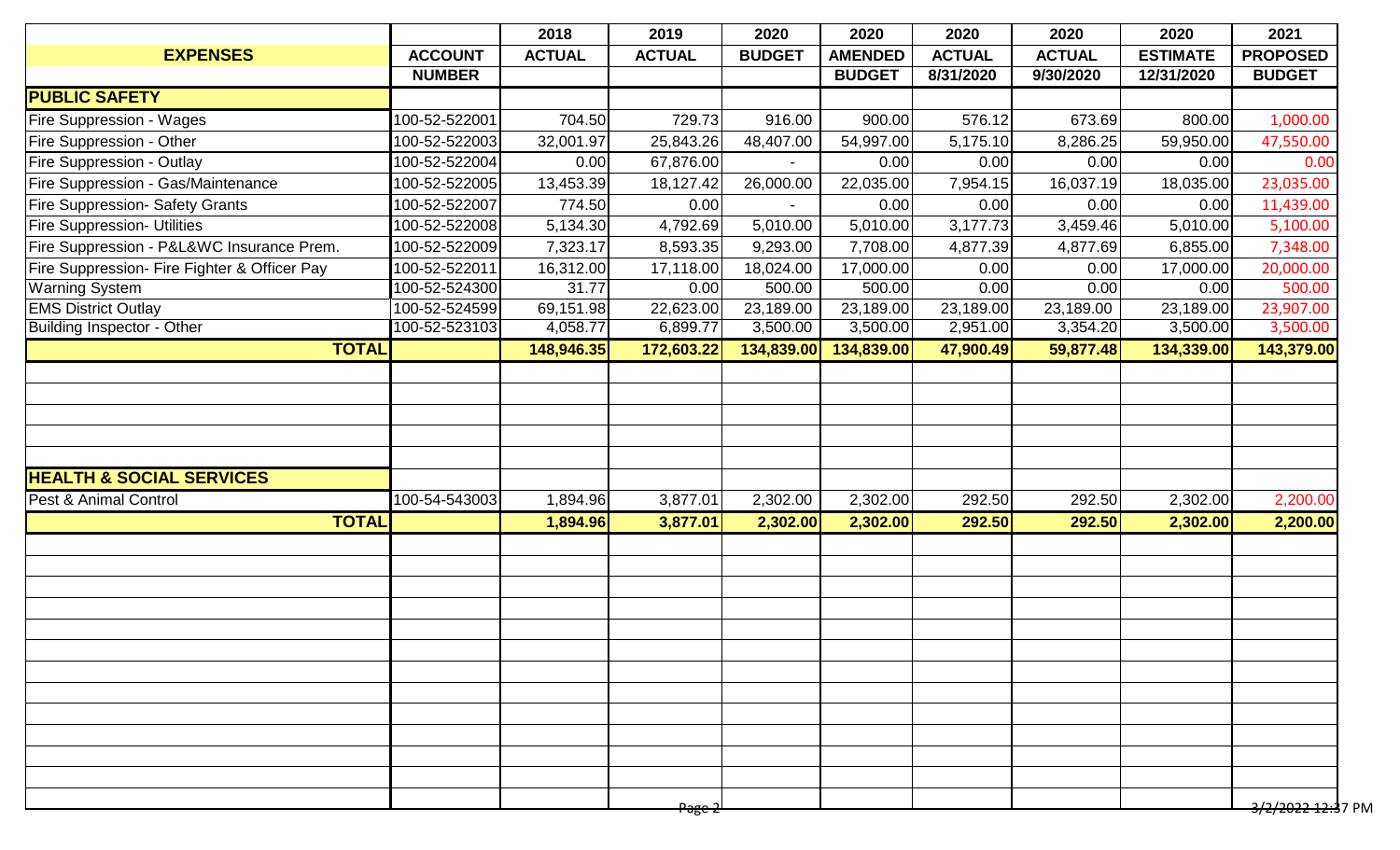|                                |                | 2018          | 2019          | 2020          | 2020           | 2020          | 2020          | 2020            | 2021              |
|--------------------------------|----------------|---------------|---------------|---------------|----------------|---------------|---------------|-----------------|-------------------|
| <b>EXPENSES</b>                | <b>ACCOUNT</b> | <b>ACTUAL</b> | <b>ACTUAL</b> | <b>BUDGET</b> | <b>AMENDED</b> | <b>ACTUAL</b> | <b>ACTUAL</b> | <b>ESTIMATE</b> | <b>PROPOSED</b>   |
|                                | <b>NUMBER</b>  |               |               |               | <b>BUDGET</b>  | 8/31/20       | 9/30/2020     | 12/31/2020      | <b>BUDGET</b>     |
| <b>PUBLIC WORKS</b>            |                |               |               |               |                |               |               |                 |                   |
| Machinery & Equipment - Others | 100-53-531103  | 4,771.23      | 10,176.96     | 7,319.00      | 6,900.00       | 4,526.37      | 4,785.62      | 6,900.00        | 5,600.00          |
| Machinery & Equipment - Outlay | 100-53-531104  | 0.00          | 0.00          |               | 0.00           | 0.00          | 0.00          | 0.00            | 0.00              |
| Street Maintenance - Wages     | 100-53-533101  | 5,047.79      | 4,201.07      | 4,500.00      | 4,500.00       | 2,407.14      | 2,584.23      | 3,000.00        | 4,300.00          |
| Street Maintenance - Other     | 100-53-533103  | 2,058.14      | 6,057.69      | 5,000.00      | 5,000.00       | 2,880.00      | 2,880.00      | 4,000.00        | 4,000.00          |
| Street Maintenance - Outlay    | 100-53-533104  | 56,257.75     | 5,771.00      |               | 0.00           | 0.00          | 0.00          | 0.00            | 0.00              |
| Garage - Wages                 | 100-53-531201  | 990.19        | 1,979.66      | 3,000.00      | 3,000.00       | 923.06        | 1,039.75      | 2,000.00        | 2,400.00          |
| Garage- Other                  | 100-53-531203  | 0.00          | 0.00          | 2,000.00      | 2,000.00       | 0.00          | 0.00          | 500.00          | 3,000.00          |
| Snow & Ice Control - Wages     | 100-53-533301  | 1,359.42      | 2,226.85      | 2,500.00      | 2,500.00       | 1,027.28      | 1,027.28      | 2,500.00        | 2,500.00          |
| Snow & Ice Control - Other     | 100-53-533303  | 16,268.82     | 34,980.52     | 25,000.00     | 25,000.00      | 14,863.38     | 14,863.38     | 25,000.00       | 26,167.00         |
| Street Lighting - Other        | 100-53-534203  | 13,278.99     | 12,487.19     | 12,000.00     | 12,000.00      | 7,587.23      | 8,655.58      | 11,500.00       | 12,000.00         |
| Garbage & Refuse - Other       | 100-57-571003  | 23,561.12     | 26,258.04     | 18,428.00     | 18,000.00      | 11,721.88     | 13,404.04     | 17,500.00       | 20,500.00         |
| Storm Drainage- Other          | 100-53-534403  | 3,800.00      | 0.00          | 1,075.00      | 2,000.00       | 0.00          | 0.00          | 0.00            | 3,000.00          |
| Recycling - Wages              | 100-57-571101  | 4,791.75      | 5,587.25      | 5,029.00      | 5,000.00       | 3,249.59      | 3,733.10      | 5,000.00        | 5,100.00          |
| Recycling - Other              | 100-57-571103  | 9,130.74      | 10,418.76     | 10,514.00     | 10,465.00      | 6,821.96      | 7,743.32      | 10,200.00       | 11,865.00         |
| <b>TOTAL</b>                   |                | 141,315.94    | 120,144.99    | 96,365.00     | 96,365.00      | 56,007.89     | 60,716.30     | 88,100.00       | 100,432.00        |
|                                |                |               |               |               |                |               |               |                 |                   |
|                                |                |               |               |               |                |               |               |                 |                   |
|                                |                |               |               |               |                |               |               |                 |                   |
|                                |                |               |               |               |                |               |               |                 |                   |
|                                |                |               |               |               |                |               |               |                 |                   |
|                                |                |               |               |               |                |               |               |                 |                   |
|                                |                |               |               |               |                |               |               |                 |                   |
| <b>LEISURE ACTIVITIES</b>      |                |               |               |               |                |               |               |                 |                   |
| Parks - Wages                  | 100-55-555101  | 2,479.77      | 3,372.96      | 4,350.00      | 4,350.00       | 2,290.00      | 2,832.12      | 4,350.00        | 3,900.00          |
| Parks - Other                  | 100-55-555103  | $-5,283.36$   | 5,707.07      | 9,225.00      | 9,225.00       | 3,145.45      | 3,499.05      | 7,000.00        | 8,800.00          |
| Parks - Outlay                 | 100-55-555104  | 13,253.50     | 0.00          |               | 0.00           | 0.00          | 0.00          | 0.00            | 0.00              |
| Recreation                     | 100-55-552000  | 0.00          | 250.00        | 800.00        | 800.00         | 250.00        | 250.00        | 800.00          | 800.00            |
| <b>Holiday Decorations</b>     | 100-55-554100  | 28.20         | 2,721.55      | 3,000.00      | 3,000.00       | 0.00          | 0.00          | 3,000.00        | 0.00              |
| <b>TOTAL</b>                   |                |               |               |               | 17,375.00      | 5,685.45      | 6,581.17      |                 | 13,500.00         |
|                                |                | 10,478.11     | 12,051.58     | 17,375.00     |                |               |               | 15,150.00       |                   |
|                                |                |               |               |               |                |               |               |                 |                   |
|                                |                |               |               |               |                |               |               |                 |                   |
|                                |                |               |               |               |                |               |               |                 |                   |
|                                |                |               |               |               |                |               |               |                 |                   |
|                                |                |               | Page 3        |               |                |               |               |                 | 3/2/2022 12:37 PM |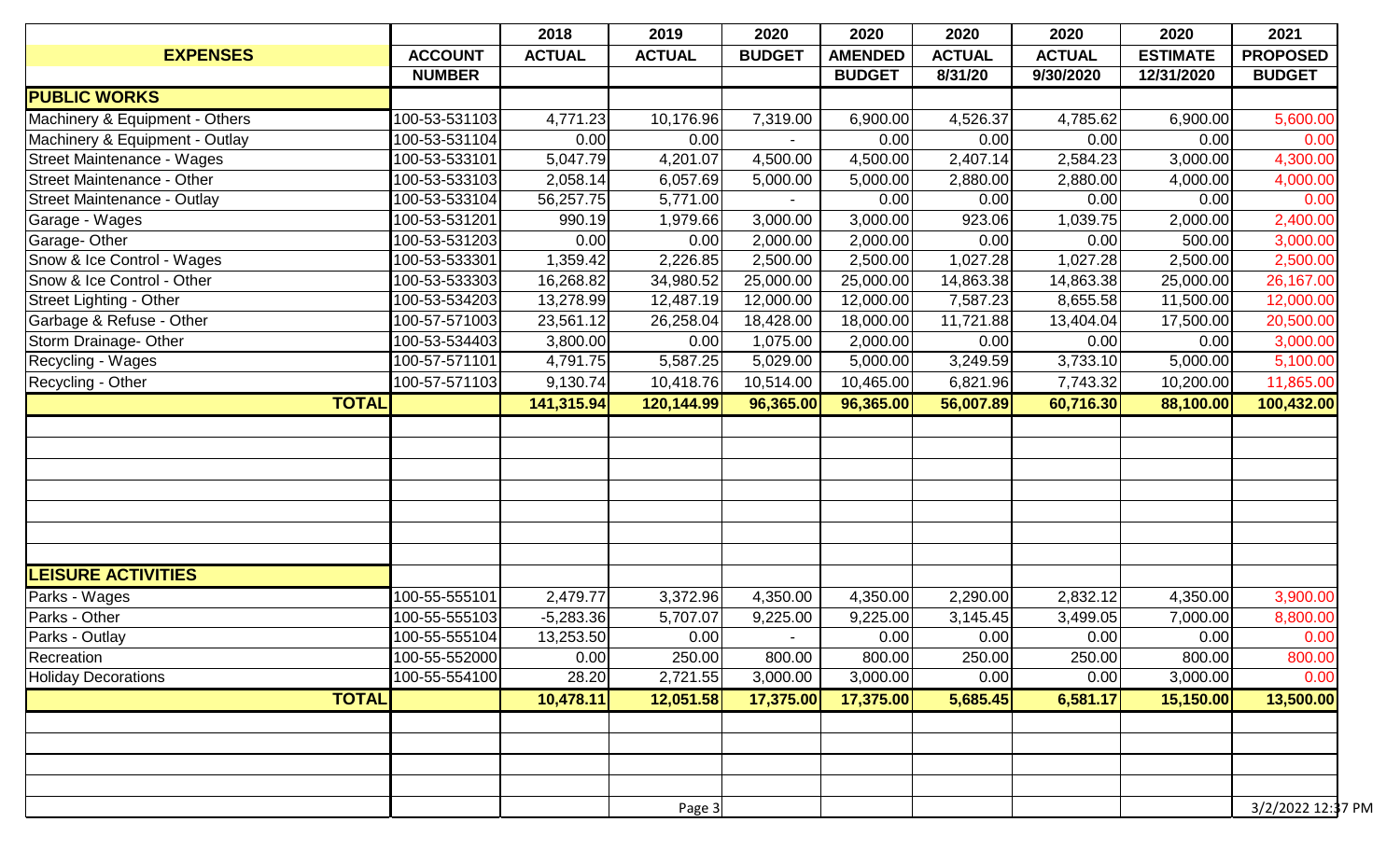|                                                   |                | 2018          | 2019          | 2020          | 2020           | 2020          | 2020          | 2020            | 2021              |
|---------------------------------------------------|----------------|---------------|---------------|---------------|----------------|---------------|---------------|-----------------|-------------------|
| <b>EXPENSES</b>                                   | <b>ACCOUNT</b> | <b>ACTUAL</b> | <b>ACTUAL</b> | <b>BUDGET</b> | <b>AMENDED</b> | <b>ACTUAL</b> | <b>ACTUAL</b> | <b>ESTIMATE</b> | <b>PROPOSED</b>   |
|                                                   | <b>NUMBER</b>  |               |               |               | <b>BUDGET</b>  | 8/31/2020     | 9/30/2020     | 12/31/2020      | <b>BUDGET</b>     |
| <b>CONSERVATION &amp; DEVELOPMENT</b>             |                |               |               |               |                |               |               |                 |                   |
| <b>Weed Control</b>                               | 100-55-556303  | 3,951.20      | 3,489.07      | 4,000.00      | 4,000.00       | 3,662.29      | 3,662.29      | 3,663.00        | 4,500.00          |
| <b>TOTAL</b>                                      |                | 3,951.20      | 3,489.07      | 4,000.00      | 4,000.00       | 3662.29       | 3662.29       | 3,663.00        | 4,500.00          |
| <b>CAPITAL INVESTMENTS</b>                        |                |               |               |               |                |               |               |                 |                   |
| Fire Department Fund - Replacement                | 100-113102     | 29,000.00     | 29,000.00     | 24,677.00     | 24,677.00      | 0.00          | 0.00          | 24,677.00       | 29,000.00         |
| <b>Street Replacement</b>                         | 100-113103     | 21,500.00     | 17,000.00     | 10,000.00     | 10,000.00      | 0.00          | 10,000.00     | 10,000.00       | 6,000.00          |
| Capital Purchases & Cont. Fund                    | 100-113302     | 0.00          | 0.00          | 0.00          | 0.00           | 0.00          | 0.00          | 0.00            | 0.00              |
| <b>Public Safety</b>                              | 100-113106     | 0.00          | 0.00          | 0.00          | 0.00           | 0.00          | 0.00          | 0.00            | 0.00              |
| Municipal Building/Computer                       | 100-113310     | 16,568.00     | 2,476.00      | 1,500.00      | 1,500.00       | 1,500.00      | 1,500.00      | 1,500.00        | 3,500.00          |
| Parks Replacement Fund                            | 100-113301     | 4,075.00      | 8,950.00      | 7,000.00      | 7,000.00       | 7,000.00      | 7,000.00      | 7,000.00        | 2,500.00          |
| Machinery/Equipment Replacement (DPW)             | 100-113320     | 11,097.00     | 15,381.00     | 10,664.00     | 10,664.00      | 10,664.00     | 10,664.00     | 10,664.00       | 10,447.00         |
| <b>Recycling Center</b>                           | 100-113104     |               | 3000.00       | 2,500.00      | 2,500.00       | 2,500.00      | 2,500.00      | 2,500.00        | 0.00              |
| <b>TOTAL</b>                                      |                | 82,240.00     | 75,807.00     | 56,341.00     | 56,341.00      | 21,664.00     | 31,664.00     | 56,341.00       | 51,447.00         |
| <b>TOTAL EXPENDITURES W/o DEBT SERV.</b>          |                | 560,150.44    | 533,392.75    | 466,822.00    | 466,822.00     | 239,835.93    | 276,018.98    | 447,651.00      | 468,947.00        |
|                                                   |                |               |               |               |                |               |               |                 |                   |
| <b>DEBT SERVICE EXPENSE</b>                       |                |               |               |               |                |               |               |                 |                   |
| Transfer from Principle Debt Service Budget       | 100-58-581003  | 86,858.37     | 93,599.50     | 95,040.00     | 95,040.00      | 80,055.20     | 80,055.20     | 95,040.00       | 96,681.00         |
| <b>Transfer from Interest Debt Service Budget</b> | 100-58-582003  | 36,439.93     | 32,895.02     | 28,378.00     | 28,378.00      | 25,929.10     | 25,929.10     | 28,378.00       | 23,661.00         |
| Other Interest & Fiscal Charges                   | 100-58-582900  | 625.00        | 625.00        | 625.00        | 625.00         | 625.00        | 625.00        | 625.00          | 625.00            |
| <b>TOTAL</b>                                      |                | 123,923.30    | 127,119.52    | 124,043.00    | 124,043.00     | 106,609.30    | 106,609.30    | 124,043.00      | 120,967.00        |
| TOTAL EXPENDITURES w/ DEBT SERV.                  |                | 684,073.74    | 660,512.27    | 590,865.00    | 590,865.00     | 346,445.23    | 382,628.28    | 571,694.00      | 589,914.00        |
|                                                   |                |               |               |               |                |               |               |                 |                   |
|                                                   |                |               | Page 4        |               |                |               |               |                 | 3/2/2022 12:37 PM |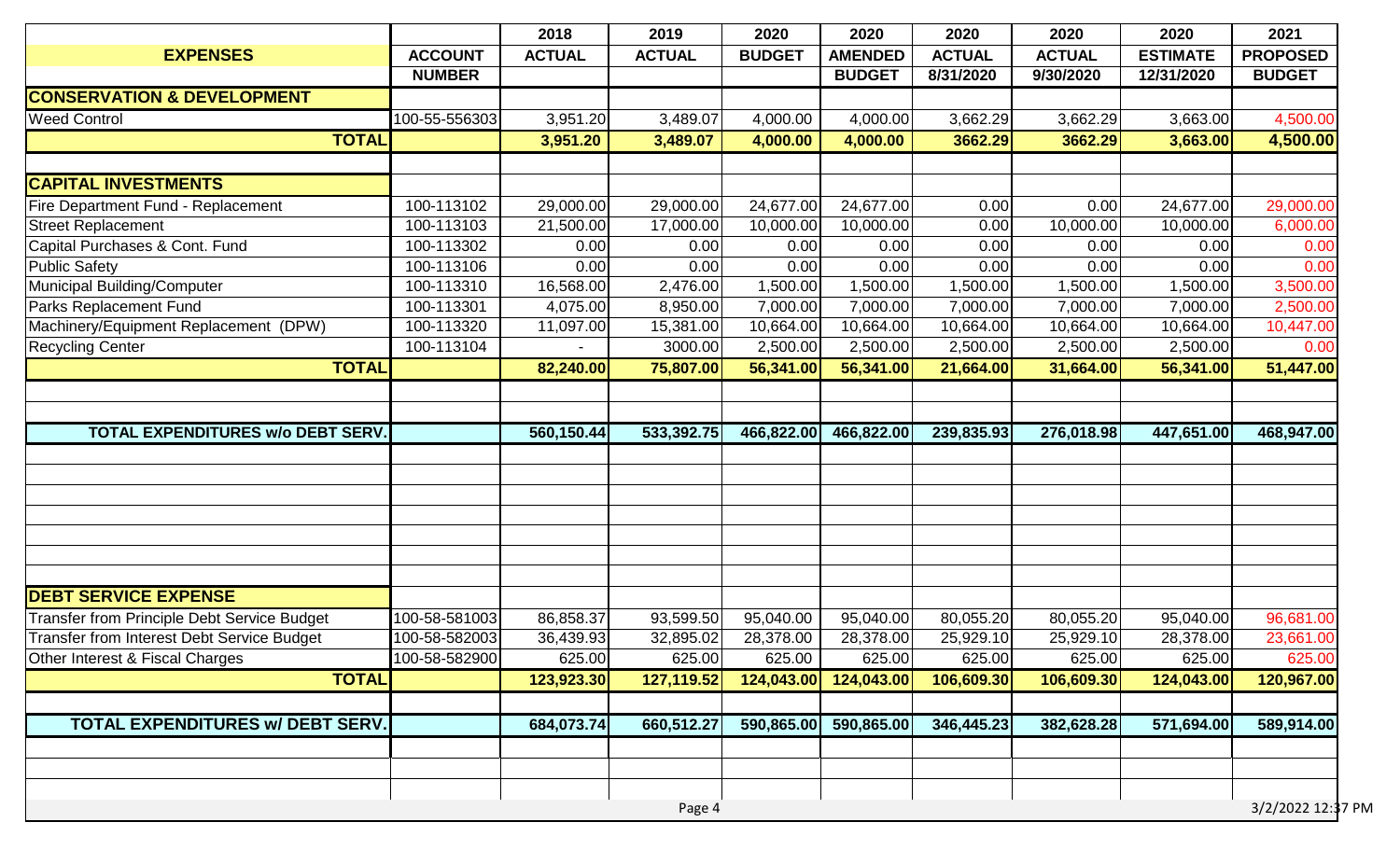| 2018<br>2019<br>2020<br>2020<br>2020<br>2020                                                                                                   | 2020            | 2021            |
|------------------------------------------------------------------------------------------------------------------------------------------------|-----------------|-----------------|
| <b>REVENUES</b><br><b>ACCOUNT</b><br><b>ACTUAL</b><br><b>ACTUAL</b><br><b>BUDGET</b><br><b>AMENDED</b><br><b>ACTUAL</b><br><b>ACTUAL</b>       | <b>ESTIMATE</b> | <b>PROPOSED</b> |
| <b>NUMBER</b><br><b>BUDGET</b><br>8/31/2020<br>9/30/20                                                                                         | 12/31/2020      | <b>BUDGET</b>   |
| <b>TAXES (Includes Debt Service)</b>                                                                                                           |                 |                 |
| 229,378.10<br><b>General Property Taxes for Village</b><br>100-41-411100<br>314,505.40<br>316,986.36<br>317,032.00<br>317,032.00<br>310,105.46 | 317,032.00      | 318,776.00      |
| <b>TOTAL</b><br>317,032.00<br>229,378.10<br>310,105.46<br>314,505.40<br>316,986.36<br>317,032.00                                               | 317,032.00      | 318,776.00      |
| <b>INTERGOVERNMENTAL REVENUES</b>                                                                                                              |                 |                 |
| <b>State Shared Taxes</b><br>100-42-422100<br>53,116.50<br>53,339.78<br>53,403.00<br>53,403.00<br>12,623.92<br>12,623.92                       | 53,403.00       | 52,426.00       |
| <b>Fire Dues From State</b><br>100-42-422300<br>6,256.75<br>6,800.00<br>1,905.54<br>7,024.51<br>6,837.51<br>6,800.00                           | 6,800.00        | 7,000.00        |
| 100-42-424190<br>718.41<br>735.80<br>736.00<br>736.00<br>735.80<br>735.80<br><b>Computer Aid</b>                                               | 736.00          | 736.00          |
| <b>State Aid-Road Allotment</b><br>100-42-424410<br>27,217.21<br>18,371.61<br>30,321.41<br>24,495.00<br>24,495.00<br>18,371.61                 | 24,495.00       | 22,046.00       |
| Other Public Safety - Grants<br>100-42-424290<br>0.00<br>0.00<br>0.00<br>0.00<br>0.00                                                          | 0.00            | 0.00            |
| 2,000.00<br>County Aid - Highway<br>100-42-425100<br>2,000.00<br>2,000.00<br>2,000.00<br>0.00<br>2,000.00                                      | 2,000.00        | 2,000.00        |
| <b>DNR Pilot - Taxes</b><br>100-41-413200<br>80.07<br>80.07<br>80.07<br>80.07<br>80.00<br>80.00                                                | 80.00           | 80.00           |
| 100-42-425200<br>2,200.00<br>2,200.00<br>2,173.21<br>2,169.78<br>2,172.96<br>2,173.21<br><b>Recycling Aid</b>                                  | 2,174.00        | 2,175.00        |
| <b>TOTAL</b><br>94,662.92<br>92,383.33<br>89,714.00<br>89,714.00<br>37,890.15<br>41,009.12                                                     | 89,688.00       | 86,463.00       |
| <b>LICENSES AND PERMITS</b>                                                                                                                    |                 |                 |
| 100-43-431100<br>2,255.69<br>2,098.99<br>2,050.00<br>1,700.00<br>1,700.00<br>2,050.00<br><b>Liquor Licenses</b>                                | 1,700.00        | 2,050.00        |
| <b>Business &amp; Occupational Licenses</b><br>820.02<br>965.00<br>100-43-431200<br>1,099.06<br>1,000.00<br>1,000.00<br>910.00                 | 1,000.00        | 1,000.00        |
| 100-43-431800<br>Dog Licenses<br>600.00<br>600.00<br>768.89<br>768.89<br>625.73<br>790.03                                                      | 769.00          | 750.00          |
| <b>Building Permits</b><br>9,694.74<br>100-43-432100<br>4,524.74<br>5,000.00<br>5,000.00<br>1,409.67<br>1,459.67                               | 2,000.00        | 3,000.00        |
| <b>CATV Fees</b><br>100-43-432910<br>12,109.93<br>12,231.00<br>12,231.00<br>9,847.69<br>9,847.69<br>12,125.18                                  | 12,231.00       | 12,500.00       |
| 100-44-444000<br>Zoning Fees & Permits<br>150.00<br>325.00<br>150.00<br>150.00<br>30.00<br>65.00                                               | 30.00           | 150.00          |
| <b>Miscellaneous Permits</b><br>100-43-432900<br>270.00<br>50.00<br>25.00<br>25.00<br>0.00                                                     | 25.00           | 0.00            |
| <b>TOTAL</b><br>20,756.11<br>26,183.00<br>21,031.00<br>21,031.00<br>14,691.25<br>14,831.25                                                     | 17,755.00       | 19,450.00       |
|                                                                                                                                                |                 |                 |
| <b>FINES, FORFETURES &amp; PENALITIES</b>                                                                                                      |                 |                 |
| 0.00<br>0.00<br><b>Parking Violations</b><br>100-44-441200<br>0.00<br>0.00<br>0.00<br>0.00                                                     | 0.00            | 0.00            |
| <b>TOTAL</b><br>0.00<br>0.00<br>0.00<br>0.00<br>0.00<br>0.00                                                                                   | 0.00            | 0.00            |
| <b>PUBLIC CHARGES FOR SERVICES</b>                                                                                                             |                 |                 |
| <b>Publication Fees</b><br>100-45-451800<br>96.31<br>128.60<br>0.00<br>0.00<br>19.98                                                           | 0.00            | 0.00            |
| 39,672.05<br>40,000.00<br>40,000.00<br>38,035.87<br>47,537.35<br>Other Recycling<br>100-42-425210<br>41,063.45                                 | 38,036.00       | 45,000.00       |
| <b>TOTAL</b><br>38,035.87<br>47,557.33<br>41,159.76<br>39,800.65<br>40,000.00<br>40,000.00                                                     | 38,036.00       | 45,000.00       |
|                                                                                                                                                |                 |                 |
|                                                                                                                                                |                 |                 |
|                                                                                                                                                |                 |                 |
|                                                                                                                                                |                 |                 |
|                                                                                                                                                |                 |                 |